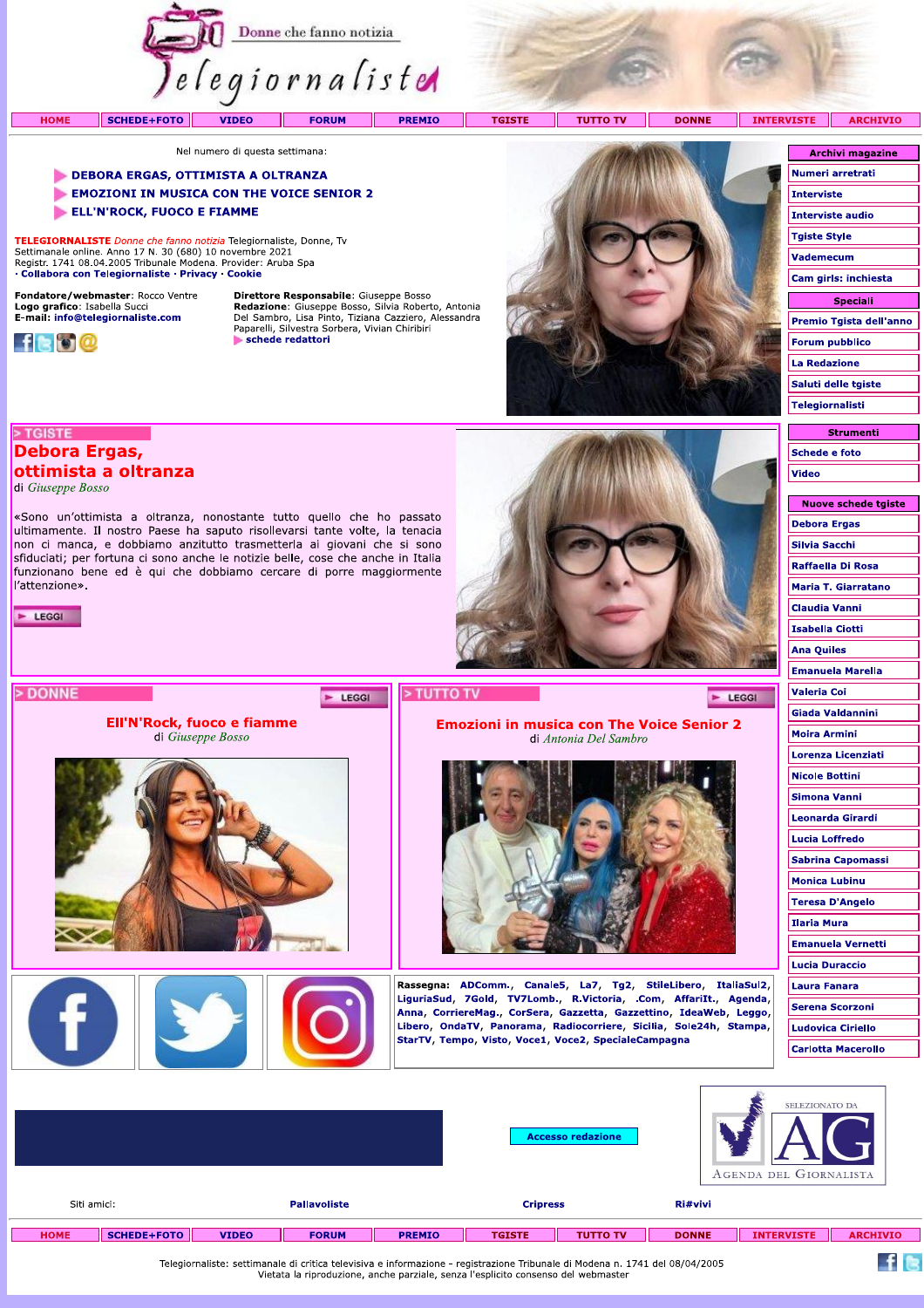

# Tgiste Approfondimenti e notizie sul mondo delle telegiornaliste

## Debora Ergas, ottimista a oltranza

di Giuseppe Bosso

Incontriamo Debora Ergas, inviata della storica trasmissione di Rajuno La vita in diretta, che proprio in questi giorni ha festeggiato un'importante ricorrenza.

#### 40 anni in onda, un traguardo importante: con quali sensazioni lo vive?

«Un po'di nostalgia, visti i cambiamenti che la professione ha conosciuto nel tempo. Ho iniziato quando giravamo con la pellicola, tagliandola con lo scotch, senza computer o telefonini. Ma è stato meglio così, non avendo supporti informatici ho dovuto giocoforza imparare a memorizzare tutto. Adesso sembra che basti avere uno smartphone per realizzare un servizio, una volta eravamo pochi inviati, soprattutto nel campo della cronaca giudiziaria che ho sempre seguito, e quindi avevamo la possibilità di creare un rapporto fiduciario a stretto contatto con le forze dell'ordine, con magistrati o avvocati. Oggi qualunque evento, anche non particolarmente eclatante, attira almeno una quarantina di telecamere».

#### Un traguardo che ha raggiunto partendo, se mi concede, da una posizione 'scomoda', l'essere figlia di una popolarissima e amata attrice. Qual è stata la difficoltà maggiore che ha affrontato da questo punto di vista?

«Io sono una figlia d'arte 'atipica', nel senso che non ho seguito il percorso di mia madre, e di mio padre produttore cinematografico di fama internazionale. È stato un privilegio per me ma sarebbe stato stupido da parte mia seguire quella strada, sarei stata sempre una brutta copia rispetto all'originale. Invece ho scelto il giornalismo, che mi è sempre piaciuto, per di più nello specifico la cronaca qiudiziaria che è quanto di più lontano dal mondo dello spettacolo, potendo così affrancarmi da eventuali critiche (che comunque in un modo o nell'altro ci sono sempre) ma in ogni caso non ho mai subito il fastidio di eventuali confronti, sono felicissima di essere nata dai miei genitori e basta».

#### Il presente oggi è La vita in diretta. Quali sono state in questi anni le storie che l'hanno maggiormente coinvolta o colpita tra quelle che ha avuto modo di sequire?

«Mi colpiscono i casi in cui i bambini e i figli sono vittime: siamo programmati per morire dopo i nostri genitori, tendenzialmente, e vedere un padre e una madre soffrire per la perdita del loro figlio, peggio ancora se bambino, è terribile. Sono particolarmente legata alla storia di Marco Vannini per tanti motivi. Anche



.<br>Simonetta Cesaroni, angosciante pensare che dopo 31 anni ancora sono ignoti i responsabili della sua morte. E ancora Michele Fazio, un giovanissimo cameriere di Bari che si è trovato in una sparatoria tra boss che hanno colpito lui invece di fario tra loro. I suoi genitori hanno creato una cooperativa per sostenere i figli e le mogli dei detenuti, sono davvero un esempio da seguire per come hanno risposto alla violenza con la tenacia. I casi di minori scomparsi che ho seguito a lungo come Angela Celentano e Denise Pipitone. E come dimenticare i fratellini di Gravina, sempre in Puglia, caduti in un pozzo, bruttissima storia, morti da soli al freddo in un modo che nessun bambino dovrebbe mai soffrire, in solitudine. Come non dovrebbero soffrire i figli cacciati di casa dai genitori per aver rivelato la loro omosessualità, una cosa che non è accettata, come mi hanno raccontato due ragazzi che ho intervistato tempo fa. Mi colpisce il lato umano di queste storie, secondo me ognuna di queste vicende presenta da una parte e dall'altra dei lati da salvare, che bisogna trovare senza dare giudizi».

#### Senza dimenticare una delle grandi piaghe di questi nostri tempi di cui purtroppo ha spesso modo di occuparsi, cioè i casi di femminicidio così spaventosamente frequenti.

«Sì. Io vorrei vedere appeso dappertutto, sugli autobus, davanti alla scuole nelle farmacie, in ogni luogo il manifesto del 1522, il numero antiviolenza, perché ogni donna maltrattata dovrebbe sapere che ha la possibilità di chiedere aiuto e che purtroppo è davvero poco conosciuto».

## Ma non pensa che ci stiamo, per così dire, assuefacendo a queste violenze?

«Si tende spesso a far ricadere la colpa sulle donne: perché non hai denunciato subito? Perché non te ne sei andata al primo schiaffo? Perché non hai chiesto aiuto? Facile parlare quando si ha uno stipendio adequato, una famiglia normale. È di questo che parlerei più che di assuefazione; non si pensa al fatto che non è sempre facile scappare di casa senza poter contare su un altro rifugio; e poi perché dovrebbe essere una donna minacciata a doversi nascondere, a cambiare abitudini di vita? È un po'come succedeva in altri tempi durante i processi per stupro dove si puntava il dito sul fatto che una donna portasse la minigonna come per dire "se l'è cercata". E allora perché non dire lo stesso, per esempio, di un uomo che indossa un orologio d'oro e poi passeggia per un quartiere a rischio venendo derubato? La donna non ha il diritto di essere rispettata a prescindere dal fatto che si veste come desidera? Dobbiamo anzitutto moderare noi il linguaggio, anzitutto eliminando questo termine orrendo, 'femminicidio', che abolirei perché parte da questa idea sbagliata. E anche nella terminologia usata per i titoli, che molto spesso finiscono quasi per uccidere una seconda volta quelle persone. Ma nemmeno va esasperata la rivalità donna-uomo; non tutti gli uomini sono negativi e violenti, dobbiamo diffondere una cultura del venirsi incontro».

## Raccontare l'Italia in piena pandemia, tra paure per il virus e speranze di una ripresa: com'è cambiata la sua vita a partire da quell'ormai miliare inizio marzo del 2020?

«Sfortunatamente il covid l'ho avuto e anche in forma grave; era inevitabile visto che sono sempre in giro, in luoghi affollati. E l'ho preso molto prima dell'arrivo dei vaccini, a settembre del 2020. Ho passato 75 giorni in isolamento, non venendomi risparmiato nemmeno qualche viaggetto in ambulanza per crisi respiratorie... proprio per come l'ho vissuto sono molto attenta ma al tempo stesso nemmeno mi lascio prendere dal panico; mi sono vaccinata, porto sempre la mascherina, pretendo distanziamento anche in redazione, e in questo la Rai si è dimostrata davvero lungimirante con l'istituzione di una task force di esperti che si sono attivati fin da subito nel tracciare i movimenti di ognuno di noi che risultasse positivo, avvisando eventualmente chi era stato a contatto nelle ore precedenti. Mi sono sentita protetta, ho saputo proprio dalla task force di essere stata a contatto con una persona positiva, altrimenti avrei fatto il tampone a distanza di giorni. È una tutela estesa».

## Futuro: più speranza o incognita le suscita questa parola?

«Sono un'ottimista a oltranza, nonostante tutto quello che le dicevo ho passato ultimamente. Il nostro Paese ha saputo risollevarsi tante volte, la tenacia non ci manca, e dobbiamo anzitutto trasmetterla ai giovani che si sono sfiduciati; per fortuna ci sono anche le notizie belle, cose che anche in Italia funzionano bene ed è qui che dobbiamo cercare di porre maggiormente l'attenzione sui nostri fiori all'occhiello, come il volontariato o le forze dell'ordine».

## Ma non pensa che ci stiamo, per così dire, assuefacendo a queste violenze?

«Si tende spesso a far ricadere la colpa sulle donne: perché non hai denunciato subito? Perché non te ne sei andata al primo schiaffo? Perché non hai chiesto aiuto? Facile parlare quando si ha uno stipendio adeguato, una famiglia normale. È di questo che parlerei più che di assuefazione; non si pensa al fatto che non è sempre facile scappare di casa senza poter contare su un altro rifugio; e poi perché dovrebbe essere una donna minacciata a doversi nascondere, a cambiare abitudini di vita? È un po'come succedeva in altri tempi durante i processi per stupro dove si puntava il dito sul fatto che una donna portasse la minigonna come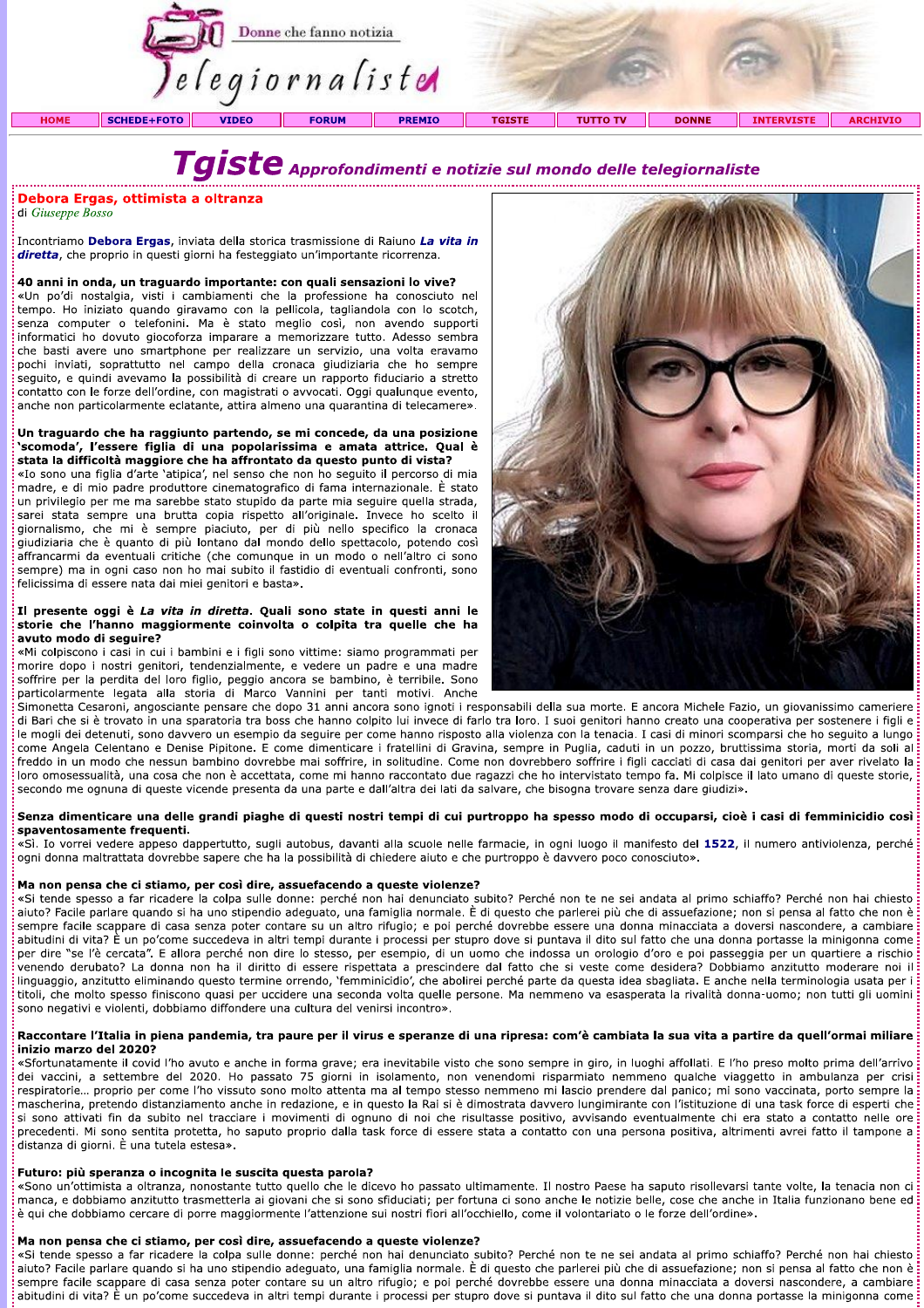:<br>per dire "se l'è cercata". E allora perché non dire lo stesso, per esempio, di un uomo che indossa un orologio d'oro e poi passeggia per un quartiere a rischio venendo derubato? La donna non ha il diritto di essere rispettata a prescindere dal fatto che si veste come desidera? Dobbiamo anzitutto moderare noi il linguaggio, anzitutto eliminando questo termine orrendo, 'femminicidio', che abolirei perché parte da questa idea sbagliata. E anche nella terminologia usata per i .<br>: titoli, che molto spesso finiscono quasi per uccidere una seconda volta quelle persone. Ma nemmeno va esasperata la rivalità donna-uomo; non tutti gli uomini sono negativi e violenti, dobbiamo diffondere una cultura del venirsi incontro».

#### Raccontare l'Italia in piena pandemia, tra paure per il virus e speranze di una ripresa: com'è cambiata la sua vita a partire da quell'ormai miliare inizio marzo del 2020?

«Sfortunatamente il covid l'ho avuto e anche in forma grave; era inevitabile visto che sono sempre in giro, in luoghi affollati. E l'ho preso molto prima dell'arrivo dei vaccini, a settembre del 2020. Ho passato 75 giorni in isolamento, non venendomi risparmiato nemmeno qualche viaggetto in ambulanza per crisi respiratorie... proprio per come l'ho vissuto sono molto attenta ma al tempo stesso nemmeno mi lascio prendere dal panico; mi sono vaccinata, porto sempre la mascherina, pretendo distanziamento anche in redazione, e in questo la Rai si è dimostrata davvero lungimirante con l'istituzione di una task force di esperti che si sono attivati fin da subito nel tracciare i movimenti di ognuno di noi che risultasse positivo, avvisando eventualmente chi era stato a contatto nelle ore precedenti. Mi sono sentita protetta, ho saputo proprio dalla task force di essere stata a contatto con una persona positiva, altrimenti avrei fatto il tampone a distanza di giorni. È una tutela estesa».

### Futuro: più speranza o incognita le suscita questa parola?

«Sono un'ottimista ad oltranza, nonostante tutto quello che le dicevo ho passato ultimamente. Il nostro Paese ha saputo risollevarsi tante volte, la tenacia non ci manca, e dobbiamo anzitutto trasmetterla ai giovani che si sono sfiduciati; per fortuna ci sono anche le notizie belle, cose che anche in Italia funzionano bene ed è qui che dobbiamo cercare di porre maggiormente l'attenzione sui nostri fiori all'occhiello, come il volontariato o le forze dell'ordine».

#### interviste alle telegiornaliste

| <b>HOME</b> | <b>SCHEDE+FOTO</b> | <b>VIDEO</b> | <b>FORUM</b> | <b>PREMIO</b> | <b>TGISTE</b> | יד הדדוה | <b>DONNE</b> | <b>INTERVISTE</b> | <b>ARCHIVIO</b> |
|-------------|--------------------|--------------|--------------|---------------|---------------|----------|--------------|-------------------|-----------------|
|             |                    |              |              |               |               |          |              |                   |                 |

 $f \approx$ 

Telegiornaliste: settimanale di critica televisiva e informazione - registrazione Tribunale di Modena n. 1741 del 08/04/2005<br>Vietata la riproduzione, anche parziale, senza l'esplicito consenso del webmaster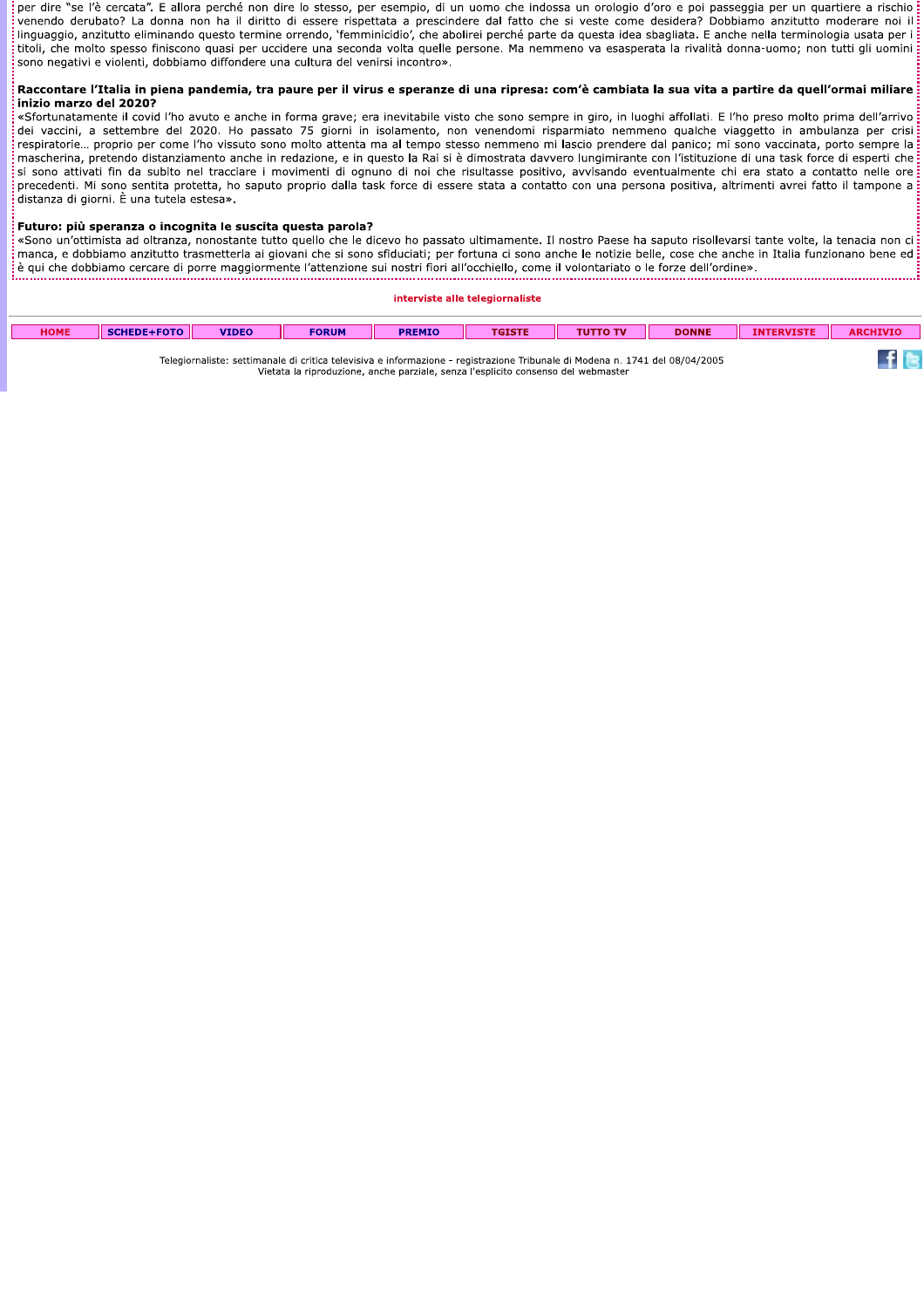

## **Tutto TV** Ieri, oggi e domani

#### **Emozioni in musica con The Voice Senior 2:** di Antonia Del Sambro

Allacciate le cinture perché Rai Uno ha deciso di concludere l'anno in bellezza e regalare ai suoi spettatori la seconda stagione di uno show che ha tenuto incollati al televisore milioni di spettatori durante il primo ciclo di puntate. Il 19 novembre in prima serata torna **The Voice Senior**.

Il format con l'edizione tradizionale in cui concorrenti di ogni età che si sentivano cantanti o aspiranti tali potevano partecipare e farsi giudicare dalla giuria, è stato orami superato dalla nuova versione che ha mantenuto la particolarità dell'esibizione con i giurati di spalle a valutare solo ed esclusivamente la voce, ma ha ristretto la partecipazione ai solo aspiranti ultrasessantenni.

L'idea è stata vincente e il pubblico ha adorato la prima stagione, tanto che dalla Rai hanno deciso che anche per il 2021 il programma sarebbe stato ripreso e portato avanti dal 19 novembre al 23 dicembre, proprio per sottolineare quanto in azienda ci credono.

Super novità di quest'anno la "Oriettona nazionale" come viene chiamata ormai la Berti: una cantante che sta vivendo indiscutibilmente una seconda giovinezza con hit ai primi posti in classifica da mesi,



 $f \approx$ 

copertine, interviste e ospitate che dallo scorso Festival di Sanremo la ha investita consacrandola diva e divina proprio tra i più giovani. Orietta Berti, per la seconda edizione di The Voice Senior affiancherà in giuria i colleghi della prima edizione, il rap Clementino, l'incontenibile Loredana Bertè, e Gigi D'Alessio, amatissimo musicista e cantante di talento.

:<br>: I fan del programma già pregustano gli scambi di battute e la verve che si instaurerà tra le due "signore" della musica italiana, Berti e Bertè: regine vere e indiscusse ormai da decenni. 

interviste a personaggi | interviste a telegiornalisti

| <b>HOME</b> | <b>SCHEDE+FOTO</b> | <b>VIDEO</b> | <b>FORUM</b> | <b>PREMIO</b> | <b>TGISTE</b> | το τν<br><b>TUTTL</b> | <b>DONNE</b> | <b>ERVISTE</b><br><b>INTL</b> | <b>ARCHIVIC</b><br>Ш |
|-------------|--------------------|--------------|--------------|---------------|---------------|-----------------------|--------------|-------------------------------|----------------------|
|             |                    |              |              |               |               |                       |              |                               |                      |

Telegiornaliste: settimanale di critica televisiva e informazione - registrazione Tribunale di Modena n. 1741 del 08/04/2005 Vietata la riproduzione, anche parziale, senza l'esplicito consenso del webmaster